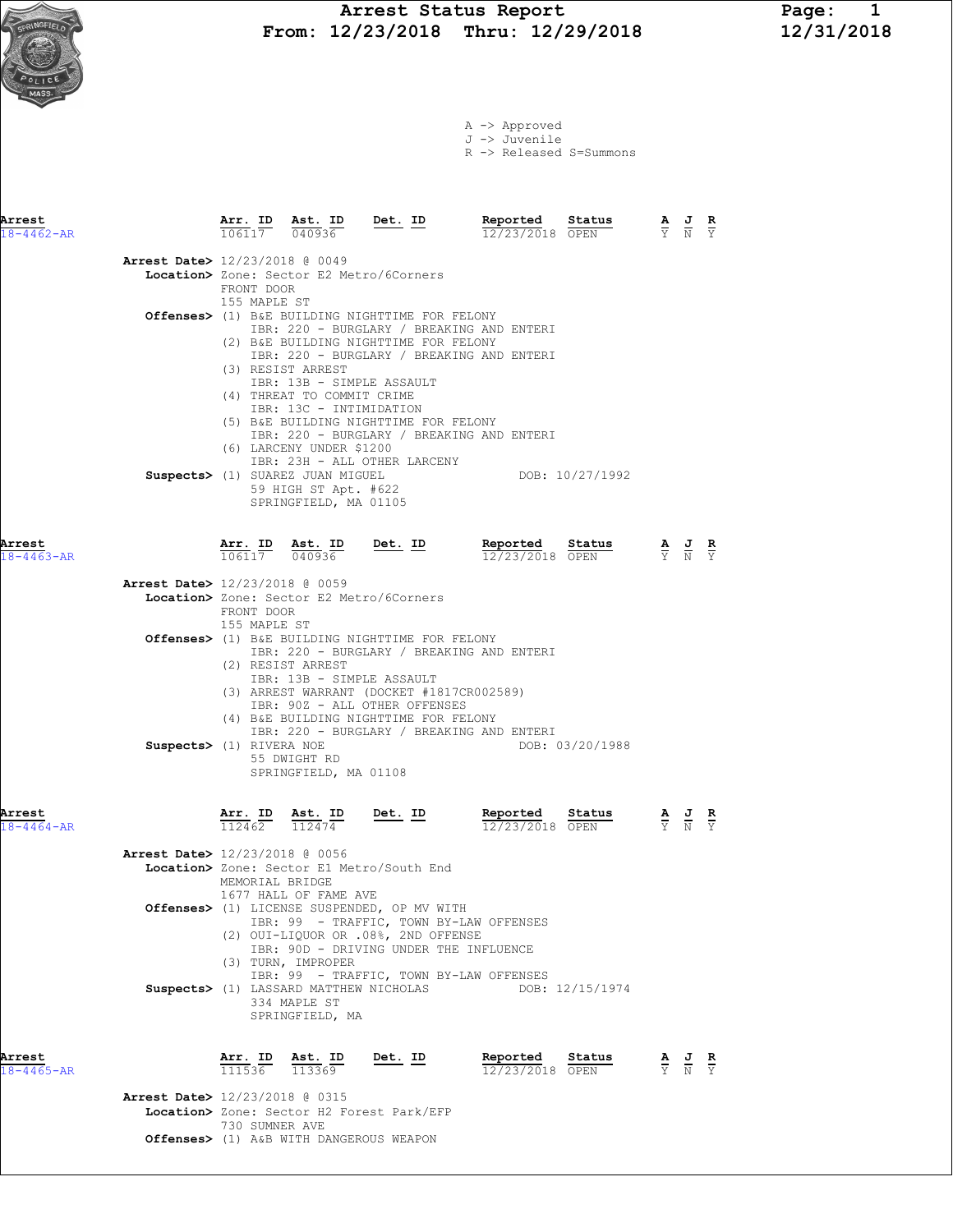## Arrest Status Report Page: 2 From: 12/23/2018 Thru: 12/29/2018 12/31/2018

|                            | A -> Approved<br>J -> Juvenile<br>R -> Released S=Summons                                                                                                                                                                                                                                                                                                                      |                                                                                                       |  |
|----------------------------|--------------------------------------------------------------------------------------------------------------------------------------------------------------------------------------------------------------------------------------------------------------------------------------------------------------------------------------------------------------------------------|-------------------------------------------------------------------------------------------------------|--|
|                            | IBR: 13A - AGGRAVATED ASSAULT<br>(2) A&B WITH DANGEROUS WEAPON<br>IBR: 13A - AGGRAVATED ASSAULT<br>(3) LEAVE SCENE OF PERSONAL INJURY<br>IBR: 99 - TRAFFIC, TOWN BY-LAW OFFENSES<br>Suspects> (1) SERRANO IDALICE JANETTE<br>DOB: 12/23/1989<br>94 WHITTIER ST<br>SPRINGFIELD, MA 01108-2471                                                                                   |                                                                                                       |  |
| Arrest<br>$18 - 4466 - AR$ | <u>Arr. ID</u><br>Reported<br>Status<br><u>Ast. ID</u><br><u>Det. ID</u><br>12/23/2018 OPEN<br>K435                                                                                                                                                                                                                                                                            | $\frac{\mathbf{A}}{\overline{Y}}$ $\frac{\mathbf{J}}{\overline{N}}$ $\frac{\mathbf{R}}{\overline{Y}}$ |  |
|                            | Arrest Date> 12/23/2018 @ 0421<br>Location> Zone: Sector H3 Forest Park/EFP<br>34 SHAWMUT ST<br>Offenses> (1) LODGER<br>IBR: 90Z - ALL OTHER OFFENSES<br>DOB: 03/29/1971<br>Suspects> (1) COLEMAN WILLIAM JEROME<br>80 COMMONWEALTH AVE Apt. #1L<br>SPRINGFIELD, MA                                                                                                            |                                                                                                       |  |
| Arrest<br>$18 - 4470 - AR$ | Arr. ID Ast. ID<br><u>Det. ID</u><br>Reported Status<br>109860 106026<br>12/23/2018 OPEN                                                                                                                                                                                                                                                                                       | $\frac{\mathbf{A}}{\overline{Y}}$ $\frac{\mathbf{J}}{\overline{N}}$ $\frac{\mathbf{R}}{\overline{Y}}$ |  |
|                            | Arrest Date> 12/23/2018 @ 1645<br>Location> Zone: Sector H3 Forest Park/EFP<br>CVS PHARMACY SPRINGFIELD PHOTO LAB PHONE<br>617 BELMONT AVE<br><b>Offenses&gt;</b> (1) DEFAULT WARRANT DOCKET #1823CR003144<br>IBR: 90Z - ALL OTHER OFFENSES<br>(2) RECEIVE STOLEN PROPERTY -\$1200<br>IBR: 280 - STOLEN PROPERTY OFFENSES<br>Suspects> (1) RODRIGUEZ JOSHUA<br>DOB: 02/06/1978 |                                                                                                       |  |
| Arrest                     | 18 BROOKLINE AVE<br>SPRINGFIELD, MA<br><u>Arr.</u> ID<br>Ast. ID<br>Det. ID<br>Reported<br>Status                                                                                                                                                                                                                                                                              |                                                                                                       |  |
| $18 - 4471 - AR$           | $\frac{102711}{}$<br>103601<br>12/23/2018 OPEN<br><b>Arrest Date&gt;</b> 12/23/2018 @ 1647<br>Location> Zone: Sector F2 Old&Upper Hill<br>DOLLAR TREE<br>555 STATE ST<br>Offenses> (1) FIREARM, CARRY WITHOUT LICENSE<br>IBR: 520 - WEAPON LAW VIOLATIONS<br>(2) DRUG, POSSESS TO DISTRIB CLASS D<br>IBR: 35A - DRUG / NARCOTIC VIOLATIONS                                     |                                                                                                       |  |
|                            | (3) Whoever violate paragraph (a) or (c) by means of a loaded firearm<br>IBR: 520 - WEAPON LAW VIOLATIONS<br>Suspects> (1) VAUGHN MATTHEW JOE II<br>DOB: 04/24/1998<br>52 REDLANDS ST<br>SPRINGFIELD, MA 01104-2954                                                                                                                                                            |                                                                                                       |  |
| Arrest<br>$18 - 4472 - AR$ | Reported<br>$\frac{\texttt{Arr.}}{111533}$ $\frac{\texttt{ Ast.}}{111506}$<br>Det. ID<br>Status<br>12/23/2018 OPEN                                                                                                                                                                                                                                                             | $\frac{\mathbf{A}}{\mathbf{Y}}$ $\frac{\mathbf{J}}{\mathbf{N}}$ $\frac{\mathbf{R}}{\mathbf{Y}}$       |  |
|                            | <b>Arrest Date&gt;</b> 12/23/2018 @ 1655<br>Location> Zone: Sector E1 Metro/South End<br>MAIN ST                                                                                                                                                                                                                                                                               |                                                                                                       |  |
|                            | <b>Offenses&gt;</b> (1) ARREST WARRANT<br>IBR: 90Z - ALL OTHER OFFENSES<br>Suspects> (1) PADILLA FRANK<br>DOB: 03/28/1995<br>24 MARBLE ST Apt. #2FL<br>SPRINGFIELD, MA                                                                                                                                                                                                         |                                                                                                       |  |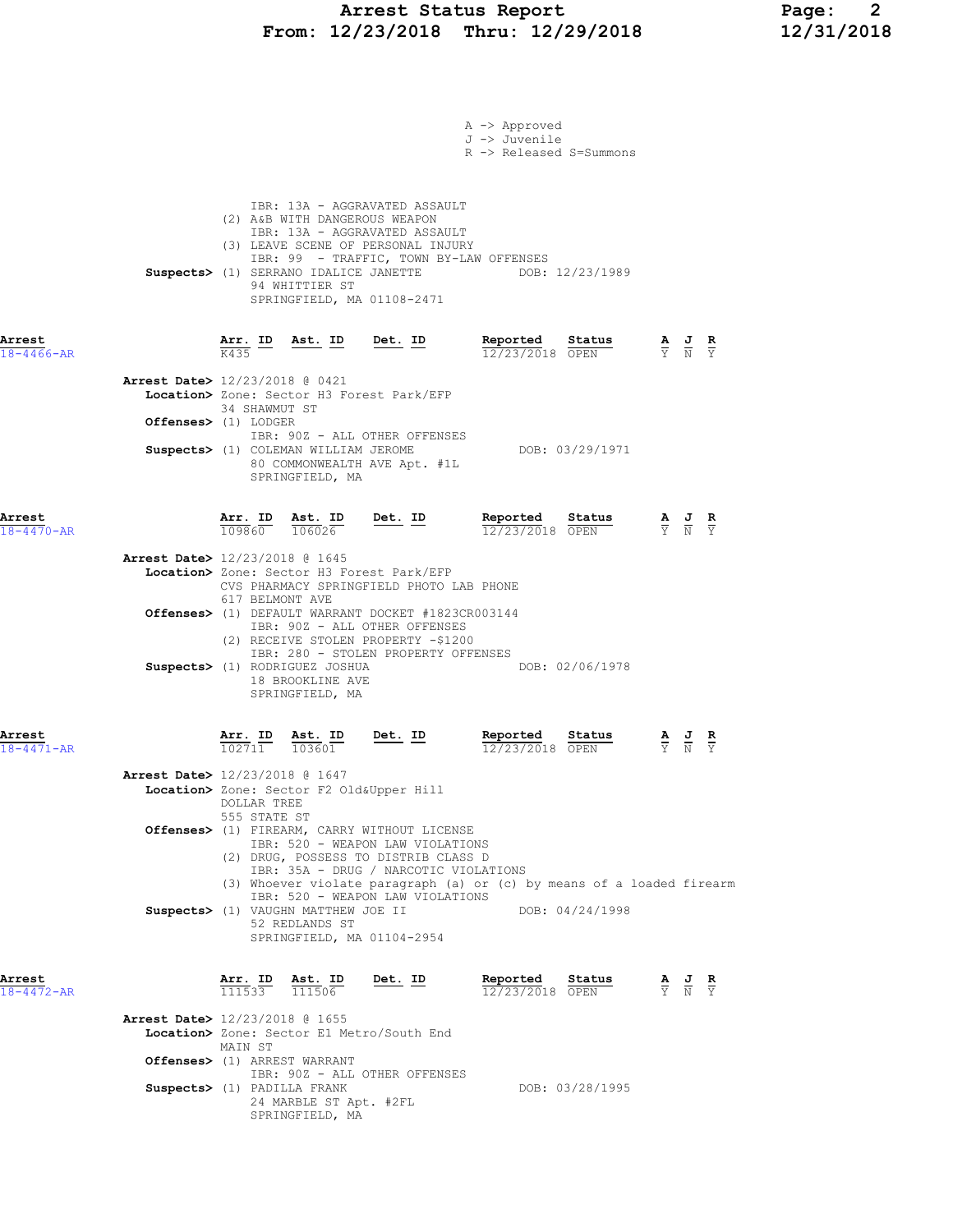## Arrest Status Report Page: 3 From: 12/23/2018 Thru: 12/29/2018 12/31/2018

A -> Approved J -> Juvenile R -> Released S=Summons

| Arrest<br>$18 - 4473 - AR$ |                                          | 111524 | Arr. ID Ast. ID<br>111413                 | Det. ID | Reported<br>12/23/2018 OPEN                                    | Status          | $\overline{\mathbf{F}}$<br>Y. | $\overline{a}$<br>N | R<br>N |
|----------------------------|------------------------------------------|--------|-------------------------------------------|---------|----------------------------------------------------------------|-----------------|-------------------------------|---------------------|--------|
|                            | <b>Arrest Date&gt;</b> 12/23/2018 @ 1808 |        |                                           |         |                                                                |                 |                               |                     |        |
|                            |                                          |        | Location> Zone: Sector E1 Metro/South End |         |                                                                |                 |                               |                     |        |
|                            |                                          |        | 21 CENTRAL ST                             |         |                                                                |                 |                               |                     |        |
|                            |                                          |        |                                           |         | <b>Offenses&gt;</b> (1) DEFAULT WARRANT (DOCKET #1423CR007187) |                 |                               |                     |        |
|                            |                                          |        | IBR: 90Z - ALL OTHER OFFENSES             |         |                                                                |                 |                               |                     |        |
|                            |                                          | (2)    |                                           |         | DEFAULT WARRANT (DOCKET#- 1823CR000887)                        |                 |                               |                     |        |
|                            |                                          |        | IBR: 90Z - ALL OTHER OFFENSES             |         |                                                                |                 |                               |                     |        |
|                            |                                          |        | Suspects> (1) FELICIANO MATHEW            |         |                                                                | DOB: 05/15/1991 |                               |                     |        |
|                            |                                          |        | 25 MATTOON ST Apt. #4                     |         |                                                                |                 |                               |                     |        |
|                            |                                          |        | SPRINGFIELD, MA 01104                     |         |                                                                |                 |                               |                     |        |
|                            |                                          |        |                                           |         |                                                                |                 |                               |                     |        |

Arrest Arr. ID Ast. ID Det. ID Reported Status A J R 18-4475-AR 111533 111506 12/23/2018 OPEN Y N Y

| <b>Arrest Date&gt;</b> 12/23/2018 @ 2030                |
|---------------------------------------------------------|
| Location> Zone: Sector E2 Metro/6Corners                |
| PINE ST                                                 |
| Offenses> (1) MOTOR VEH, RECEIVE STOLEN                 |
| IBR: 280 - STOLEN PROPERTY OFFENSES                     |
| (2) LICENSE SUSPENDED, OP MV WITH                       |
| IBR: 99 - TRAFFIC, TOWN BY-LAW OFFENSES                 |
| DOB: 12/13/1977<br>Suspects> (1) HERNANDEZ WILLIAM JOSE |
| 385 FRANKLIN ST Apt. #2ND                               |
| SPRINGFIELD, MA 01105                                   |

Arrest Arr. ID Ast. ID Det. ID Reported Status A J R

| 18-4482-AR |                                |         | 112472 112470                             | 12/24/2018 OPEN |                 | Y N Y |  |
|------------|--------------------------------|---------|-------------------------------------------|-----------------|-----------------|-------|--|
|            | Arrest Date> 12/24/2018 @ 0552 |         |                                           |                 |                 |       |  |
|            |                                |         | Location> Zone: Sector E1 Metro/South End |                 |                 |       |  |
|            |                                | MAIN ST |                                           |                 |                 |       |  |
|            |                                |         | <b>Offenses&gt;</b> (1) DEFAULT WARRANT   |                 |                 |       |  |
|            |                                |         | IBR: 90Z - ALL OTHER OFFENSES             |                 |                 |       |  |
|            |                                |         | (2) DEFAULT WARRANT                       |                 |                 |       |  |
|            |                                |         | IBR: 90Z - ALL OTHER OFFENSES             |                 |                 |       |  |
|            |                                |         | (3) DEFAULT WARRANT                       |                 |                 |       |  |
|            |                                |         | IBR: 90Z - ALL OTHER OFFENSES             |                 |                 |       |  |
|            |                                |         | (4) LICENSE SUSPENDED, OP MV WITH         |                 |                 |       |  |
|            |                                |         | IBR: 99 - TRAFFIC, TOWN BY-LAW OFFENSES   |                 |                 |       |  |
|            |                                |         | (5) INSPECTION/STICKER, NO                |                 |                 |       |  |
|            |                                |         | IBR: 99 - TRAFFIC, TOWN BY-LAW OFFENSES   |                 |                 |       |  |
|            | Suspects> (1) MOSES TIMOTHY    |         |                                           |                 | DOB: 07/22/1970 |       |  |
|            |                                |         | 416 FERNBANK RD                           |                 |                 |       |  |
|            |                                |         | SPRINGFIELD, MA 01129                     |                 |                 |       |  |
|            |                                |         |                                           |                 |                 |       |  |

Arrest Arr. ID Ast. ID Det. ID Reported Status A J R

| $111303 \overline{112482}$                |                 |                   |       |
|-------------------------------------------|-----------------|-------------------|-------|
| Arrest Date> 12/24/2018 @ 0716            |                 |                   |       |
| Location> Zone: Sector C East Springfield |                 |                   |       |
| 18 JENNESS ST                             |                 |                   |       |
| <b>Offenses&gt;</b> (1) DEFAULT WARRANT   |                 |                   |       |
| IBR: 90Z - ALL OTHER OFFENSES             |                 |                   |       |
| Suspects> (1) AVILES JUAN                 | DOB: 11/17/1981 |                   |       |
| 42 SUMNER TER                             |                 |                   |       |
|                                           |                 |                   |       |
|                                           | SPRINGFIELD, MA | $12/24/2018$ OPEN | Y N Y |

Arrest Arr. ID Ast. ID Det. ID Reported Status A J R 18-4486-AR 107940 111413 12/24/2018 OPEN Y N N

Arrest Date> 12/24/2018 @ 1816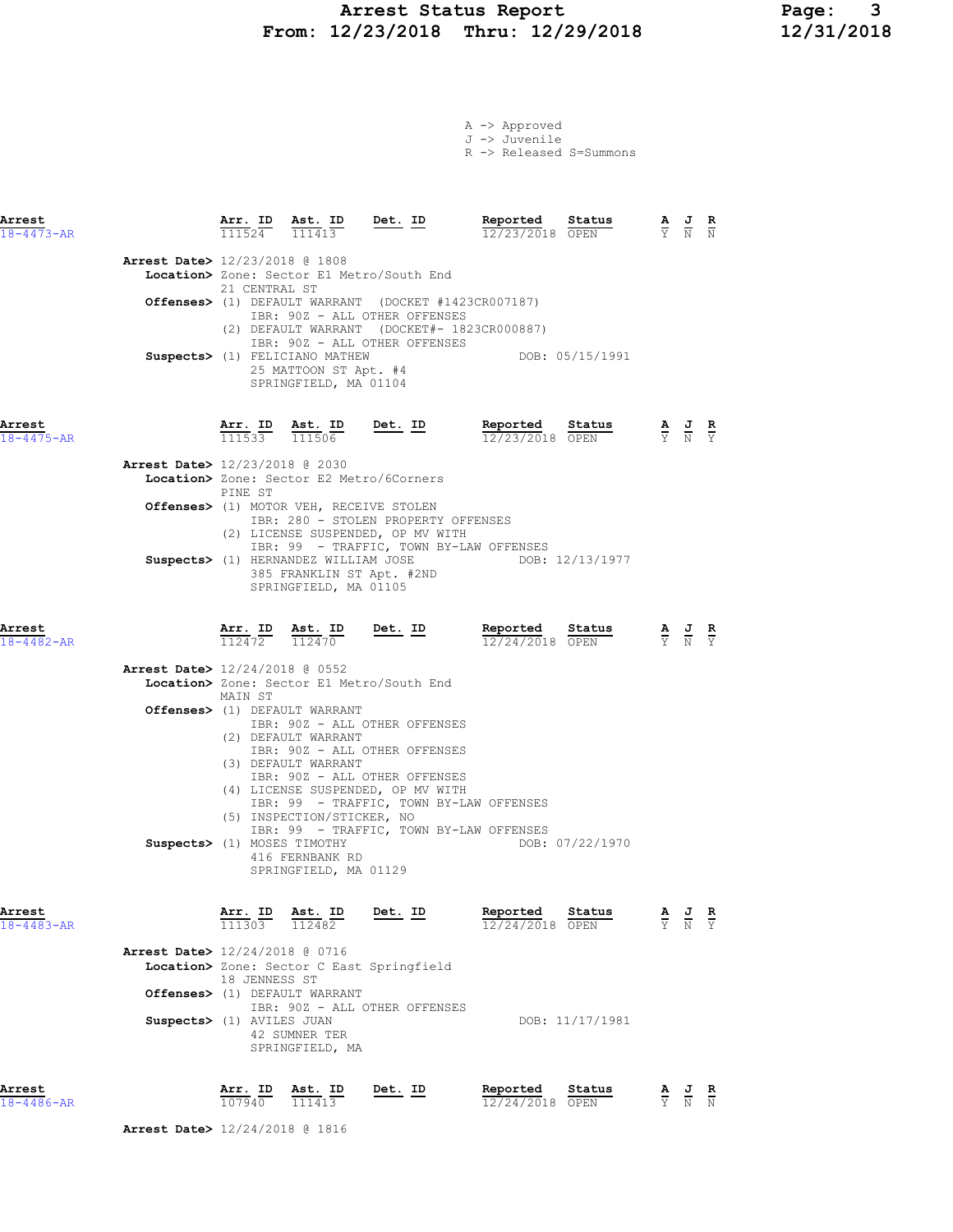## Arrest Status Report Page: 4 From: 12/23/2018 Thru: 12/29/2018 12/31/2018

|                            | A -> Approved<br>J -> Juvenile                                                                                                                                                                                                                                                                        |                                                                                                 |  |
|----------------------------|-------------------------------------------------------------------------------------------------------------------------------------------------------------------------------------------------------------------------------------------------------------------------------------------------------|-------------------------------------------------------------------------------------------------|--|
|                            | R -> Released S=Summons<br>Location> Zone: City<br>MAIN ST<br>Offenses> (1) ARREST WARRANT #1769CR001834<br>IBR: 90Z - ALL OTHER OFFENSES<br>Suspects> (1) GARVEY DANIEL<br>DOB: 03/20/1996<br>181 WEST ST Apt. #D6<br>WARE, MA                                                                       |                                                                                                 |  |
| Arrest<br>$18 - 4488 - AR$ | <b>Arr. ID</b> Ast. ID Det. ID Reported Status 12481 12505<br>$\frac{\mathbf{A}}{\mathbf{Y}}$ $\frac{\mathbf{J}}{\mathbf{N}}$ $\frac{\mathbf{R}}{\mathbf{Y}}$                                                                                                                                         |                                                                                                 |  |
|                            | Arrest Date> 12/24/2018 @ 2100<br>Location> Zone: Sector I1 16Acr/Outer Bel<br>S SECTOR<br>771 BEACON CIR                                                                                                                                                                                             |                                                                                                 |  |
|                            | Offenses> (1) BURGLARY, ARMED<br>IBR: 220 - BURGLARY / BREAKING AND ENTERI<br>(2) BURGLARY, ARMED<br>IBR: 220 - BURGLARY / BREAKING AND ENTERI                                                                                                                                                        |                                                                                                 |  |
|                            | Suspects> (1) HIGGINS ARI LAMONT<br>DOB: 01/11/1986<br>916 BRADLEY RD<br>SPRINGFIELD, MA 01109                                                                                                                                                                                                        |                                                                                                 |  |
| Arrest<br>$18 - 4492 - AR$ | Ast. ID Det. ID Reported Status<br>$\frac{1}{12}/\frac{1}{25}/2018$ $\frac{1}{\text{QERM}}$<br>$\frac{\texttt{Arr.}}{109903}$<br>12/25/2018 OPEN                                                                                                                                                      | $\frac{\mathbf{A}}{\mathbf{Y}}$ $\frac{\mathbf{J}}{\mathbf{N}}$ $\frac{\mathbf{R}}{\mathbf{Y}}$ |  |
|                            | Arrest Date> 12/25/2018 @ 0125<br>Location> Zone: Sector B1 Liberty Heights<br>598 ARMORY ST<br>Offenses> (1) ARREST WARRANT<br>IBR: 90Z - ALL OTHER OFFENSES<br>(2) SEAT BELT, FAIL WEAR<br>IBR: 99 - TRAFFIC, TOWN BY-LAW OFFENSES<br>Suspects> (1) CRUZ JOSE<br>DOB: 09/12/1981<br>60 LEXINGTON ST |                                                                                                 |  |
| Arrest<br>$18 - 4493 - AR$ | SPRINGFIELD, MA<br>Arr. ID<br>Ast. ID<br>Det. ID<br>Reported<br>Status<br>112482<br>12/25/2018 OPEN                                                                                                                                                                                                   | $\frac{\mathbf{A}}{\mathbf{Y}}$ $\frac{\mathbf{J}}{\mathbf{N}}$ $\frac{\mathbf{R}}{\mathbf{Y}}$ |  |
|                            | <b>Arrest Date&gt;</b> 12/25/2018 @ 0355<br>Location> Zone: Sector B1 Liberty Heights<br>FLR1<br>441 CAREW ST<br>Offenses> (1) A&B ON POLICE OFFICER<br>IBR: 13A - AGGRAVATED ASSAULT                                                                                                                 |                                                                                                 |  |
|                            | (2) RESIST ARREST<br>IBR: 13B - SIMPLE ASSAULT<br>Suspects> (1) VELASQUEZ JOHNNY<br>DOB: 03/16/1989<br>363 CAREW ST<br>SPRINGFIELD, MA 01107                                                                                                                                                          |                                                                                                 |  |
| Arrest<br>$18 - 4494 - AR$ | Reported Status<br>Arr. ID<br>Ast. ID<br>Det. ID<br>113356<br>106033<br>12/25/2018 OPEN                                                                                                                                                                                                               | $\frac{\mathbf{A}}{\mathbf{Y}}$ $\frac{\mathbf{J}}{\mathbf{N}}$ $\frac{\mathbf{R}}{\mathbf{Y}}$ |  |
|                            | <b>Arrest Date&gt;</b> 12/25/2018 @ 0350<br>Location> Zone: Sector H3 Forest Park/EFP<br>CVS PHARMACY SPRINGFIELD PHOTO LAB PHONE<br>617 BELMONT AVE                                                                                                                                                  |                                                                                                 |  |
|                            | Offenses> (1) TRESPASS<br>IBR: 90J - TRESPASS OF REAL PROPERTY<br>DOB: 09/25/1992<br>Suspects> (1) LOCKETT TYREESE<br>125 MAIN ST<br>WESTFIELD, MA 01085                                                                                                                                              |                                                                                                 |  |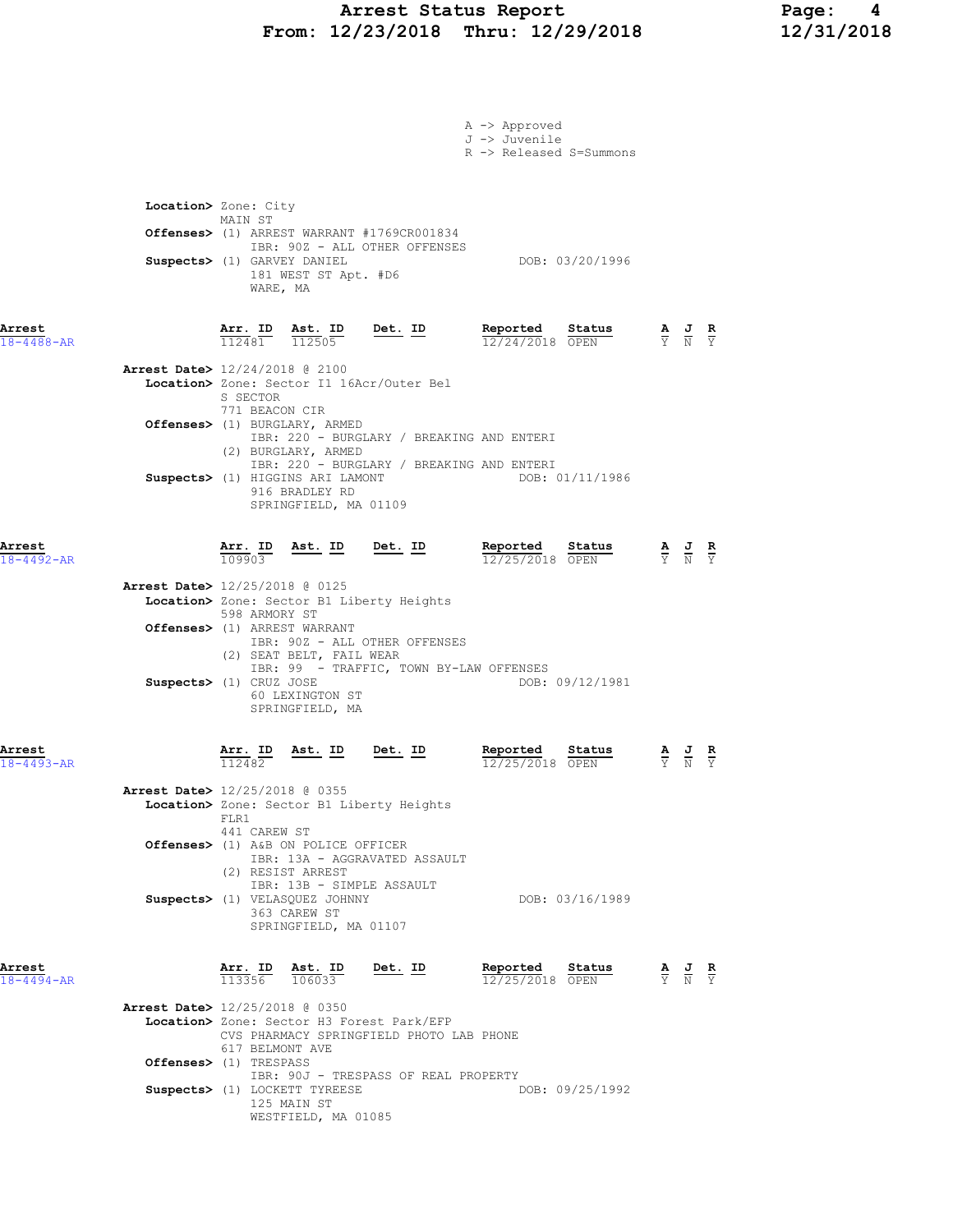## Arrest Status Report Page: 5 From: 12/23/2018 Thru: 12/29/2018

|  | A -> Approved |  |  |
|--|---------------|--|--|
|  | J -> Juvenile |  |  |
|  |               |  |  |

R -> Released S=Summons

| <b>Arrest</b><br>$18 - 4497 - AR$ |                                                              | Arr. ID                                                                                                               | $\frac{\text{Arr.}}{112500}$ $\frac{\text{dst.}}{112464}$                                                            | $\frac{\texttt{Ast.}}{112464}$ Det. ID                                                                                                                                                                                                                                                                                                                                                            | Reported<br>12/25/2018 OPEN                                                                                                                                                                 | Status          |                                 | $\frac{\mathbf{A}}{\mathbf{Y}}$ $\frac{\mathbf{J}}{\mathbf{N}}$ $\frac{\mathbf{R}}{\mathbf{Y}}$ |  |
|-----------------------------------|--------------------------------------------------------------|-----------------------------------------------------------------------------------------------------------------------|----------------------------------------------------------------------------------------------------------------------|---------------------------------------------------------------------------------------------------------------------------------------------------------------------------------------------------------------------------------------------------------------------------------------------------------------------------------------------------------------------------------------------------|---------------------------------------------------------------------------------------------------------------------------------------------------------------------------------------------|-----------------|---------------------------------|-------------------------------------------------------------------------------------------------|--|
|                                   | Arrest Date> 12/25/2018 @ 1915<br>Suspects> (1) ALAMO ALEXIS | 100 GREENE ST                                                                                                         | Offenses> (1) DEFAULT WARRANT<br>(2) ARREST WARRANT<br>(3) DEFAULT WARRANT<br>100 GREENE ST<br>SPRINGFIELD, MA 01109 | Location> Zone: Sector F2 Old&Upper Hill<br>IBR: 90Z - ALL OTHER OFFENSES<br>IBR: 90Z - ALL OTHER OFFENSES<br>IBR: 90Z - ALL OTHER OFFENSES                                                                                                                                                                                                                                                       |                                                                                                                                                                                             | DOB: 01/07/1964 |                                 |                                                                                                 |  |
| Arrest<br>$18 - 4498 - AR$        | <b>Arrest Date&gt;</b> 12/26/2018 @ 0210                     | Arr. ID<br>$113373$ $111404$<br>LIBERTY ST                                                                            | Ast. ID<br>(3) SEAT BELT, FAIL WEAR<br>(4) UNINSURED MOTOR VEHICLE<br>1162 LIBERTY ST<br>SPRINGFIELD, MA             | Location> Zone: Sector B1 Liberty Heights<br>Offenses> (1) REGISTRATION SUSPENDED, OP MV WITH<br>IBR: 99 - TRAFFIC, TOWN BY-LAW OFFENSES<br>(2) UNLICENSED OPERATION OF MV<br>IBR: 99 - TRAFFIC, TOWN BY-LAW OFFENSES<br>IBR: 99 - TRAFFIC, TOWN BY-LAW OFFENSES<br>IBR: 99 - TRAFFIC, TOWN BY-LAW OFFENSES                                                                                       | Det. ID Reported Status<br>$\frac{12}{2}/26/2018$ OPEN<br><b>Reported</b> Status $\frac{A}{Y}$ J R<br>12/26/2018 OPEN $\frac{A}{Y}$ J Y<br>Suspects> (1) FRANCO-PEREZ BILLY DOB: 06/03/1977 |                 |                                 |                                                                                                 |  |
| Arrest<br>18-4499-AR              | <b>Arrest Date&gt;</b> 12/26/2018 @ 0215                     | $\frac{\texttt{Arr.}}{\texttt{S167}}$ $\frac{\texttt{ID}}{\texttt{I11442}}$<br>MARDI GRAS<br>91 TAYLOR ST<br>HOMELESS | (2) LARCENY FROM PERSON<br>UNKNOWN, UK                                                                               | Det. ID<br>Location> Zone: Sector E1 Metro/South End<br>IBR: 290 - DESTRUCTION / DAMAGE / VANDALI<br>IBR: 23A - POCKET-PICKING                                                                                                                                                                                                                                                                    | Reported Status<br>12/26/2018 OPEN<br>12/26/2018 OPEN<br><b>Offenses&gt;</b> (1) MOTOR VEH, MALICIOUS DAMAGE TO c266 \$28(a)<br>Suspects> (1) POE WILLIAM EDGAR ALLEN DOB: 04/09/1964       |                 |                                 | $\frac{\mathbf{A}}{\mathbf{Y}}$ $\frac{\mathbf{J}}{\mathbf{N}}$ $\frac{\mathbf{R}}{\mathbf{Y}}$ |  |
| Arrest<br>$18 - 4500 - AR$        | <b>Arrest Date&gt;</b> 12/26/2018 @ 0515                     | <u>Arr.</u> ID<br>68 WESTFORD CIR                                                                                     | Ast. ID                                                                                                              | <u>Det.</u> ID<br>Location> Zone: Sector F2 Old&Upper Hill<br>IBR: 520 - WEAPON LAW VIOLATIONS<br>(2) DRUG, POSSESS TO DISTRIB CLASS A<br>IBR: 35A - DRUG / NARCOTIC VIOLATIONS<br>(3) DRUG, POSSESS TO DISTRIB CLASS B<br>IBR: 35A - DRUG / NARCOTIC VIOLATIONS<br>(4) DRUG, POSSESS TO DISTRIB CLASS D<br>IBR: 35A - DRUG / NARCOTIC VIOLATIONS<br>(5) ALCOHOL IN MV, POSSESS OPEN CONTAINER OF | Reported<br>12/26/2018 OPEN<br>Offenses> (1) FIREARM, CARRY WITHOUT LICENSE c269 \$10(a)                                                                                                    | Status          | $\frac{\mathbf{A}}{\mathbf{Y}}$ | $\frac{1}{N}$                                                                                   |  |

 IBR: 90G - LIQUOR LAW VIOLATIONS (6) DRUG, POSSESS TO DISTRIB CLASS E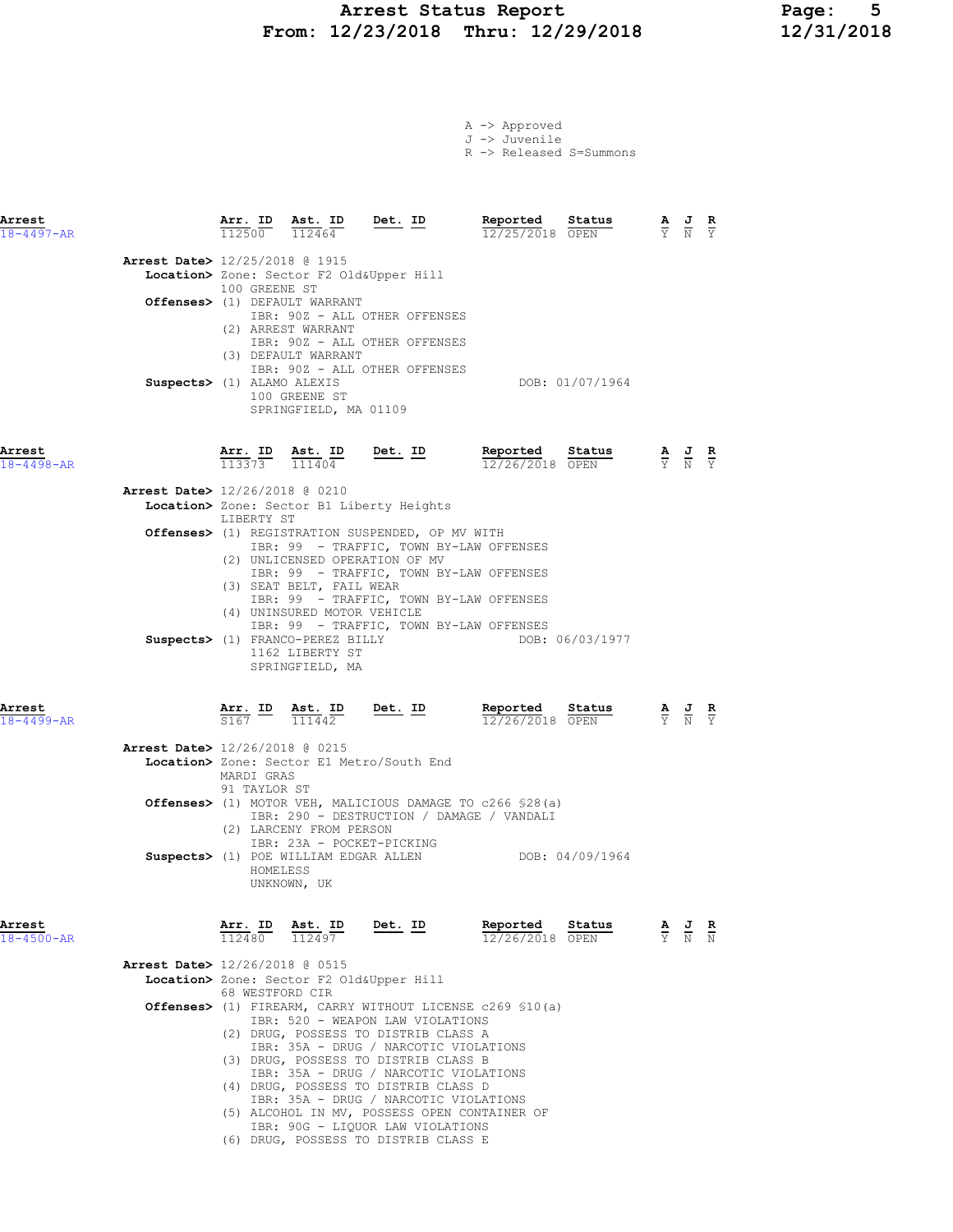## Arrest Status Report Page: 6 From: 12/23/2018 Thru: 12/29/2018 12/31/2018

|                            |                                          |                                |           |                                                                                                                                                                        |                | A -> Approved<br>J -> Juvenile<br>R -> Released S=Summons                       |                 |                                           |                                                                                                 |  |
|----------------------------|------------------------------------------|--------------------------------|-----------|------------------------------------------------------------------------------------------------------------------------------------------------------------------------|----------------|---------------------------------------------------------------------------------|-----------------|-------------------------------------------|-------------------------------------------------------------------------------------------------|--|
|                            | Suspects> (1) JOHNS JUSTIN               |                                |           | IBR: 35A - DRUG / NARCOTIC VIOLATIONS<br>IBR: 520 - WEAPON LAW VIOLATIONS<br>252 UNION ST Apt. #3C<br>SPRINGFIELD, MA 01109                                            |                | (7) Whoever violate paragraph (a) or (c) by means of a loaded firearm           | DOB: 01/17/1991 |                                           |                                                                                                 |  |
| Arrest<br>18-4501-AR       |                                          | $Arr.$ ID<br>$\overline{M}027$ |           | <u>Ast. ID</u><br>103505                                                                                                                                               | <u>Det. ID</u> | Reported<br>12/26/2018 OPEN                                                     | Status          | $\frac{A}{Y}$ $\frac{J}{N}$ $\frac{R}{Y}$ |                                                                                                 |  |
|                            | <b>Arrest Date&gt;</b> 12/26/2018 @ 1030 |                                | PIZZA HUT | Location> Zone: Sector G1 P.P./Boston Rd.                                                                                                                              |                |                                                                                 |                 |                                           |                                                                                                 |  |
|                            |                                          |                                |           | 793 BOSTON RD<br>Offenses> (1) ARREST WARRANT<br>IBR: 90Z - ALL OTHER OFFENSES                                                                                         |                | (2) HEROIN/MORPHINE/OPIUM, TRAFFICKING IN 100 GRAMS OR MORE, LESS THAN 200 GRAM |                 |                                           |                                                                                                 |  |
|                            | Suspects> (1) LARA REMYS                 |                                |           | IBR: 35A - DRUG / NARCOTIC VIOLATIONS<br>1193 WORCESTER ST<br>SPRINGFIELD, MA                                                                                          |                |                                                                                 | DOB: 09/10/1991 |                                           |                                                                                                 |  |
| Arrest<br>$18 - 4502 - AR$ |                                          |                                |           | Arr. ID Ast. ID<br>$035300$ $G038$                                                                                                                                     | Det. ID        | Reported<br>$12/26/2018$ OPEN                                                   | Status          |                                           | $\frac{\mathbf{A}}{\mathbf{Y}}$ $\frac{\mathbf{J}}{\mathbf{N}}$ $\frac{\mathbf{R}}{\mathbf{Y}}$ |  |
|                            | <b>Arrest Date&gt;</b> 12/26/2018 @ 1250 |                                |           | Location> Zone: Sector H2 Forest Park/EFP<br>379 ORANGE ST<br>Offenses> (1) LARCENY FROM BUILDING                                                                      |                |                                                                                 |                 |                                           |                                                                                                 |  |
|                            |                                          |                                |           | IBR: 23D - THEFT FROM BUILDING<br>Suspects> (1) FULLWOOD MARKELL JAMELL<br>403 ORANGE ST Apt. #1R<br>SPRINGFIELD, MA 01108                                             |                |                                                                                 | DOB: 06/26/1988 |                                           |                                                                                                 |  |
| Arrest<br>$18 - 4503 - AR$ |                                          | M467                           |           | Arr. ID Ast. ID<br>M571                                                                                                                                                | Det. ID        | Reported<br>12/26/2018 OPEN                                                     | Status          |                                           | $\frac{\mathbf{A}}{\mathbf{Y}}$ $\frac{\mathbf{J}}{\mathbf{N}}$ $\frac{\mathbf{R}}{\mathbf{Y}}$ |  |
|                            | <b>Arrest Date&gt;</b> 12/26/2018 @ 1306 |                                |           | Location> Zone: Sector D1 Indian Orchard<br>1035 WORCESTER ST                                                                                                          |                | <b>Offenses&gt;</b> (1) ARREST WARRANT #1823CR009353 TRAFFICKING HEROIN         |                 |                                           |                                                                                                 |  |
|                            |                                          |                                |           | IBR: 90Z - ALL OTHER OFFENSES<br>Suspects> (1) GUYETTE JASON M<br>1035 WORCESTER ST<br>SPRINGFIELD, MA 01108-2844                                                      |                |                                                                                 | DOB: 07/20/1973 |                                           |                                                                                                 |  |
| Arrest<br>$18 - 4504 - AR$ |                                          | C680                           |           | Arr. ID Ast. ID<br>M027                                                                                                                                                | Det. ID        | Reported<br>12/26/2018 OPEN                                                     | Status          |                                           | $\frac{\mathbf{A}}{\mathbf{Y}}$ $\frac{\mathbf{J}}{\mathbf{N}}$ $\frac{\mathbf{R}}{\mathbf{Y}}$ |  |
|                            | Arrest Date> 12/26/2018 @ 1130           |                                |           | Location> Jurisdiction: EAST LONGMEADOW<br>Zone: Sector G1 P.P./Boston Rd.<br>THE ARBOR KIDS<br>126 INDUSTRIAL DR                                                      |                |                                                                                 |                 |                                           |                                                                                                 |  |
|                            |                                          |                                |           | <b>Offenses&gt;</b> (1) ARREST WARRANT # WR5458868TC<br>IBR: 90Z - ALL OTHER OFFENSES<br>(2) DRUG, POSSESS TO DISTRIB CLASS A<br>IBR: 35A - DRUG / NARCOTIC VIOLATIONS |                |                                                                                 |                 |                                           |                                                                                                 |  |
|                            | Suspects> (1) MUNOZ NURYS                |                                |           | 1193 WORCESTER ST Apt. #2R<br>INDIAN ORCHARD, MA 01151                                                                                                                 |                |                                                                                 | DOB: 08/13/1997 |                                           |                                                                                                 |  |
| Arrest<br>$18 - 4505 - AR$ |                                          | Arr. ID<br>111499              |           | Ast. ID<br>109839                                                                                                                                                      | Det. ID        | Reported<br>12/26/2018 OPEN                                                     | Status          |                                           | $\frac{\mathbf{A}}{\mathbf{Y}}$ $\frac{\mathbf{J}}{\mathbf{N}}$ $\frac{\mathbf{R}}{\mathbf{Y}}$ |  |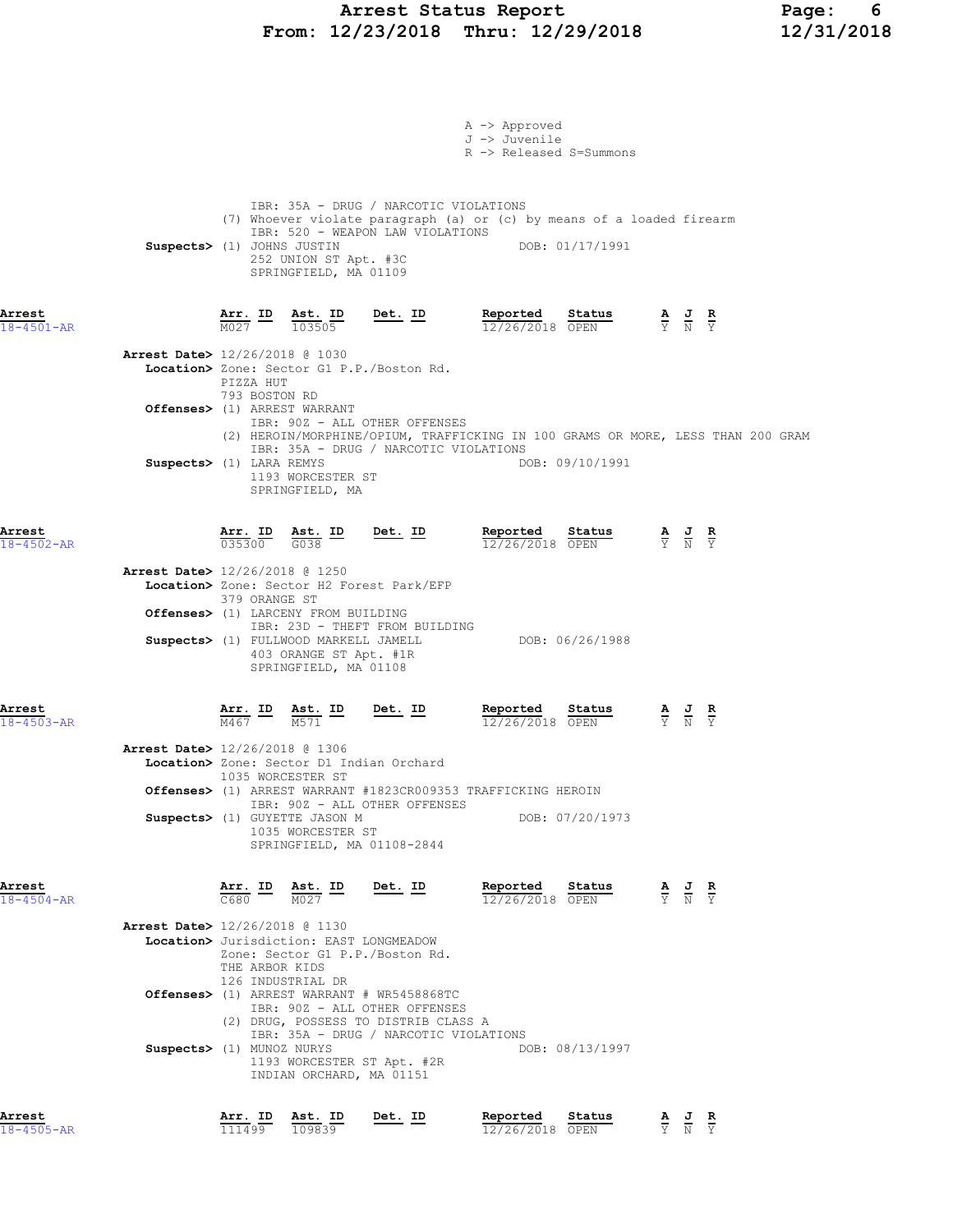# Arrest Status Report Page: 7 From: 12/23/2018 Thru: 12/29/2018

|                                                                                                |                                |                                                                                                               |                                                                                                                                                                 | A -> Approved<br>J -> Juvenile<br>R -> Released S=Summons                                                                                                      |                                                                                                       |  |
|------------------------------------------------------------------------------------------------|--------------------------------|---------------------------------------------------------------------------------------------------------------|-----------------------------------------------------------------------------------------------------------------------------------------------------------------|----------------------------------------------------------------------------------------------------------------------------------------------------------------|-------------------------------------------------------------------------------------------------------|--|
| <b>Arrest Date&gt;</b> 12/26/2018 @ 1648<br>Offenses> (1) TRESPASS<br>Suspects> (1) MERCED ADA | UNION STATION                  | 55 FRANK B MURRAY ST<br>(2) DISORDERLY CONDUCT<br>SPRINGFIELD, MA                                             | Location> Zone: Sector E1 Metro/South End<br>IBR: 90J - TRESPASS OF REAL PROPERTY<br>IBR: 90C - DISORDERLY CONDUCT<br>769 WORTHINGTON ST Apt. #407              | DOB: 04/07/1976                                                                                                                                                |                                                                                                       |  |
| Arrest<br>$18 - 4506 - AR$                                                                     | Arr. ID                        | Ast. ID<br>$\overline{109490}$ $\overline{107942}$                                                            | <u>Det. ID</u>                                                                                                                                                  | Reported<br>Status<br>12/26/2018 OPEN                                                                                                                          | $\frac{\mathbf{A}}{\mathbf{Y}}$ $\frac{\mathbf{J}}{\mathbf{N}}$ $\frac{\mathbf{R}}{\mathbf{Y}}$       |  |
| <b>Arrest Date&gt;</b> 12/26/2018 @ 1656                                                       | MAIN ST                        | Offenses> (1) DEFAULT WARRANT<br>(2) DEFAULT WARRANT<br>(3) DEFAULT WARRANT                                   | Location> Zone: Sector E1 Metro/South End<br>IBR: 90Z - ALL OTHER OFFENSES<br>IBR: 90Z - ALL OTHER OFFENSES<br>IBR: 90Z - ALL OTHER OFFENSES                    |                                                                                                                                                                |                                                                                                       |  |
|                                                                                                |                                | (4) DEFAULT WARRANT<br>Suspects> (1) KITT MARVIN TYRONE<br>52 AVON PL<br>SPRINGFIELD, MA 01105                | IBR: 90Z - ALL OTHER OFFENSES                                                                                                                                   | DOB: 03/20/1959                                                                                                                                                |                                                                                                       |  |
| Arrest<br>$18 - 4507 - AR$                                                                     | $\frac{\texttt{Arr.}}{112475}$ | Ast. ID<br>107778                                                                                             | $Det. ID$                                                                                                                                                       | <u>Reported</u><br>Status<br>12/26/2018 OPEN                                                                                                                   | $\frac{\mathbf{A}}{\overline{Y}}$ $\frac{\mathbf{J}}{\overline{N}}$ $\frac{\mathbf{R}}{\overline{Y}}$ |  |
| <b>Arrest Date&gt;</b> 12/26/2018 @ 1651                                                       | C V S<br>770 BOSTON RD         | IBR: 23C - SHOPLIFTING<br>Suspects> (1) CROSSLEY LACRESIA RENE<br>755 WORTHINGTON ST<br>SPRINGFIELD, MA 01108 | Location> Zone: Sector G2 P.P./Boston Rd.<br>Offenses> (1) SHOPLIFTING BY CONCEALING MDSE                                                                       | DOB: 04/16/1981                                                                                                                                                |                                                                                                       |  |
| Arrest<br>$18 - 4511 - AR$                                                                     |                                |                                                                                                               |                                                                                                                                                                 | <b>Arr. ID</b> Ast. ID Det. ID Reported Status A J R<br>$\frac{12474}{112491}$ $\frac{12}{21}$ $\frac{12}{27/2018}$ $\frac{128}{9 \text{ FN}}$ $\frac{12}{12}$ |                                                                                                       |  |
| Arrest Date> 12/27/2018 @ 0128                                                                 | UNION ST                       | <b>Offenses&gt;</b> (1) STOP/YIELD, FAIL TO                                                                   | Location> Zone: Sector E1 Metro/South End                                                                                                                       |                                                                                                                                                                |                                                                                                       |  |
|                                                                                                |                                | (2) STOP FOR POLICE, FAIL<br>1529 DWIGHT ST Apt. #1<br>SPRINGFIELD, MA                                        | IBR: 99 - TRAFFIC, TOWN BY-LAW OFFENSES<br>IBR: 99 - TRAFFIC, TOWN BY-LAW OFFENSES<br>(3) UNLICENSED OPERATION OF MV<br>IBR: 99 - TRAFFIC, TOWN BY-LAW OFFENSES | Suspects> (1) ORTIZ-MORALES ODILON RUMALDO DOB: 04/29/1989                                                                                                     |                                                                                                       |  |
| Arrest<br>18-4514-AR                                                                           | $\frac{\texttt{Arr.}}{101938}$ | <u>Ast. ID</u><br>103493                                                                                      | <u>Det. ID</u>                                                                                                                                                  | Reported<br>$\frac{\text{Status}}{\text{}}$<br>12/27/2018 OPEN                                                                                                 | $\frac{\mathbf{A}}{\overline{Y}}$ $\frac{\mathbf{J}}{\overline{N}}$ $\frac{\mathbf{R}}{\overline{Y}}$ |  |

 Arrest Date> 12/27/2018 @ 1325 Location> Zone: Sector A N. End/Memorial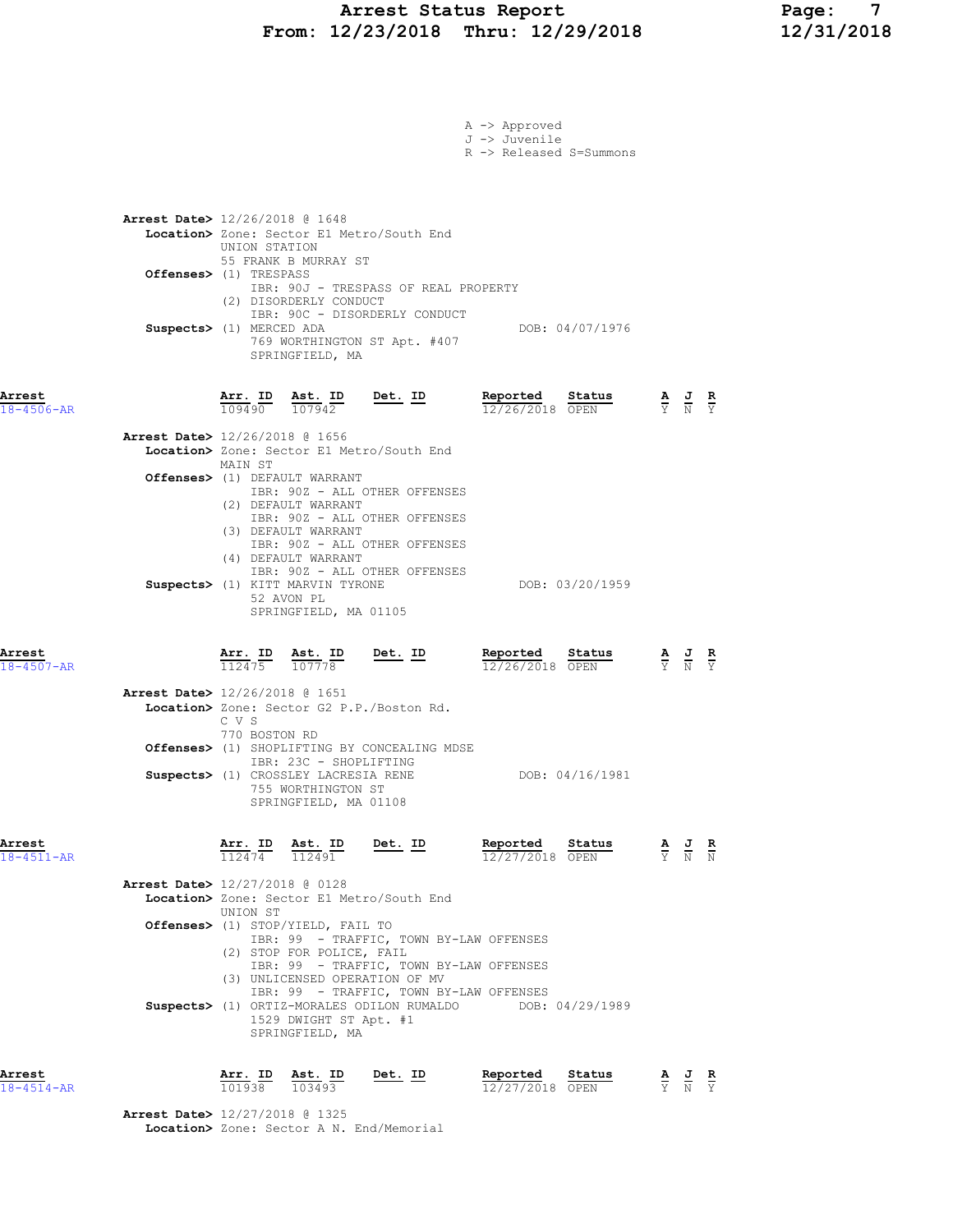|                                          |                                |                                                                                                                                                                               |                | A -> Approved<br>J -> Juvenile<br>R -> Released S=Summons                                                                                                   |                                   |                                                                                                 |                                                                                                 |  |
|------------------------------------------|--------------------------------|-------------------------------------------------------------------------------------------------------------------------------------------------------------------------------|----------------|-------------------------------------------------------------------------------------------------------------------------------------------------------------|-----------------------------------|-------------------------------------------------------------------------------------------------|-------------------------------------------------------------------------------------------------|--|
|                                          | MAIN ST                        | IBR: 90Z - ALL OTHER OFFENSES<br>(2) DEFAULT WARRANT#1823CR003490 B&E NGHT<br>IBR: 90Z - ALL OTHER OFFENSES<br>IBR: 90Z - ALL OTHER OFFENSES<br>IBR: 90Z - ALL OTHER OFFENSES |                | Offenses> (1) DEFAULT WARRANT#1823CR005643 B&E NIGHT<br>(3) DEFAULT WARRANT#1823CR003058 OP SUS LICENSE<br>(4) DEFAULT WARRANT#1823CR001839 B&E VEHICLE DAY |                                   |                                                                                                 |                                                                                                 |  |
|                                          |                                | Suspects> (1) DIAZ-GUZMAN ALMANDO<br>78 PROSPECT ST<br>SPRINGFIELD, MA                                                                                                        |                |                                                                                                                                                             | DOB: 07/20/1982                   |                                                                                                 |                                                                                                 |  |
| Arrest<br>$18 - 4515 - AR$               | $\frac{\texttt{Arr.}}{100621}$ |                                                                                                                                                                               |                | <b>Ast. ID</b> Det. ID Reported $\frac{109860}{12/27/2018}$<br>12/27/2018 OPEN                                                                              | <b>Status A J R</b><br>OPEN Y N N |                                                                                                 |                                                                                                 |  |
| Arrest Date> 12/27/2018 @ 1513           | ELMWOOD ST                     | Location> Zone: Sector E1 Metro/South End                                                                                                                                     |                |                                                                                                                                                             |                                   |                                                                                                 |                                                                                                 |  |
|                                          |                                | Offenses> (1) LICENSE SUSPENDED/REVOKED, OP MV WITH<br>105 ALDEN ST<br>SPRINGFIELD, MA                                                                                        |                | IBR: 99 - TRAFFIC, TOWN BY-LAW OFFENSES<br>Suspects> (1) PIZARRO ANTHONY SAMUEL DOB: 09/10/1991                                                             |                                   |                                                                                                 |                                                                                                 |  |
| Arrest<br>$18 - 4516 - AR$               |                                | $\frac{\texttt{Arr.}}{107940}$ $\frac{\texttt{ Ast.}}{107873}$ Det. ID                                                                                                        |                | Reported Status<br>12/27/2018 OPEN                                                                                                                          |                                   | $\frac{\mathbf{A}}{\mathbf{Y}}$ $\frac{\mathbf{J}}{\mathbf{N}}$ $\frac{\mathbf{R}}{\mathbf{Y}}$ |                                                                                                 |  |
| Arrest Date> 12/27/2018 @ 1749           | UNION ST                       | Location> Zone: Sector E1 Metro/South End                                                                                                                                     |                | Offenses> (1) DRUG, POSSESS TO DISTRIB CLASS B, SUBSQ. c94C \$32A(b)                                                                                        |                                   |                                                                                                 |                                                                                                 |  |
|                                          |                                | IBR: 35A - DRUG / NARCOTIC VIOLATIONS<br>Suspects> (1) TAYLOR GERALD LEE<br>155 MILL ST<br>SPRINGFIELD, MA                                                                    |                |                                                                                                                                                             | DOB: 11/10/1978                   |                                                                                                 |                                                                                                 |  |
| Arrest<br>$18 - 4517 - AR$               | <u>Arr. ID</u><br>010681       | Ast. ID<br>$\frac{112505}{112505}$                                                                                                                                            | Det. ID        | Reported<br>12/27/2018 OPEN                                                                                                                                 | <u>Status</u>                     |                                                                                                 |                                                                                                 |  |
| <b>Arrest Date&gt;</b> 12/27/2018 @ 1838 |                                | Location> Zone: Sector A N. End/Memorial<br>MCDONALDS RESTAURANT (NORTH END)                                                                                                  |                |                                                                                                                                                             |                                   |                                                                                                 |                                                                                                 |  |
|                                          |                                | 2392 MAIN ST<br>IBR: 90Z - ALL OTHER OFFENSES<br>(2) ARREST WARRANT (DOCKET #:1729CR000553)                                                                                   |                | Offenses> (1) DEFAULT WARRANT (DOCKET #:1823CR002741)                                                                                                       |                                   |                                                                                                 |                                                                                                 |  |
|                                          |                                | IBR: 90Z - ALL OTHER OFFENSES<br>Suspects> (1) PEREZ JOMARIES<br>3025 MAIN ST Apt. #3<br>SPRINGFIELD, MA                                                                      |                |                                                                                                                                                             | DOB: 10/26/1987                   |                                                                                                 |                                                                                                 |  |
| Arrest<br>$18 - 4519 - AR$               | 111523                         | <u>Arr. ID Ast. ID</u><br>W383                                                                                                                                                | <u>Det. ID</u> | Reported<br>12/27/2018 OPEN                                                                                                                                 | Status                            |                                                                                                 | $\frac{\mathbf{A}}{\mathbf{Y}}$ $\frac{\mathbf{J}}{\mathbf{N}}$ $\frac{\mathbf{R}}{\mathbf{N}}$ |  |
| Arrest Date> 12/27/2018 @ 2001           |                                | Location> Zone: Sector I3 16Acr/Outer Bel<br>BIG Y SUPERMARKET<br>300 COOLEY ST                                                                                               |                |                                                                                                                                                             |                                   |                                                                                                 |                                                                                                 |  |
|                                          |                                | Offenses> (1) .A&B (Simple)<br>IBR: 13B - SIMPLE ASSAULT<br>Suspects> (1) RICHARDS CHARISH<br>69 DUNMORELAND ST Apt. #01109<br>SPRINGFIELD, MA                                |                |                                                                                                                                                             | DOB: 06/08/1996                   |                                                                                                 |                                                                                                 |  |
|                                          |                                |                                                                                                                                                                               |                |                                                                                                                                                             |                                   |                                                                                                 |                                                                                                 |  |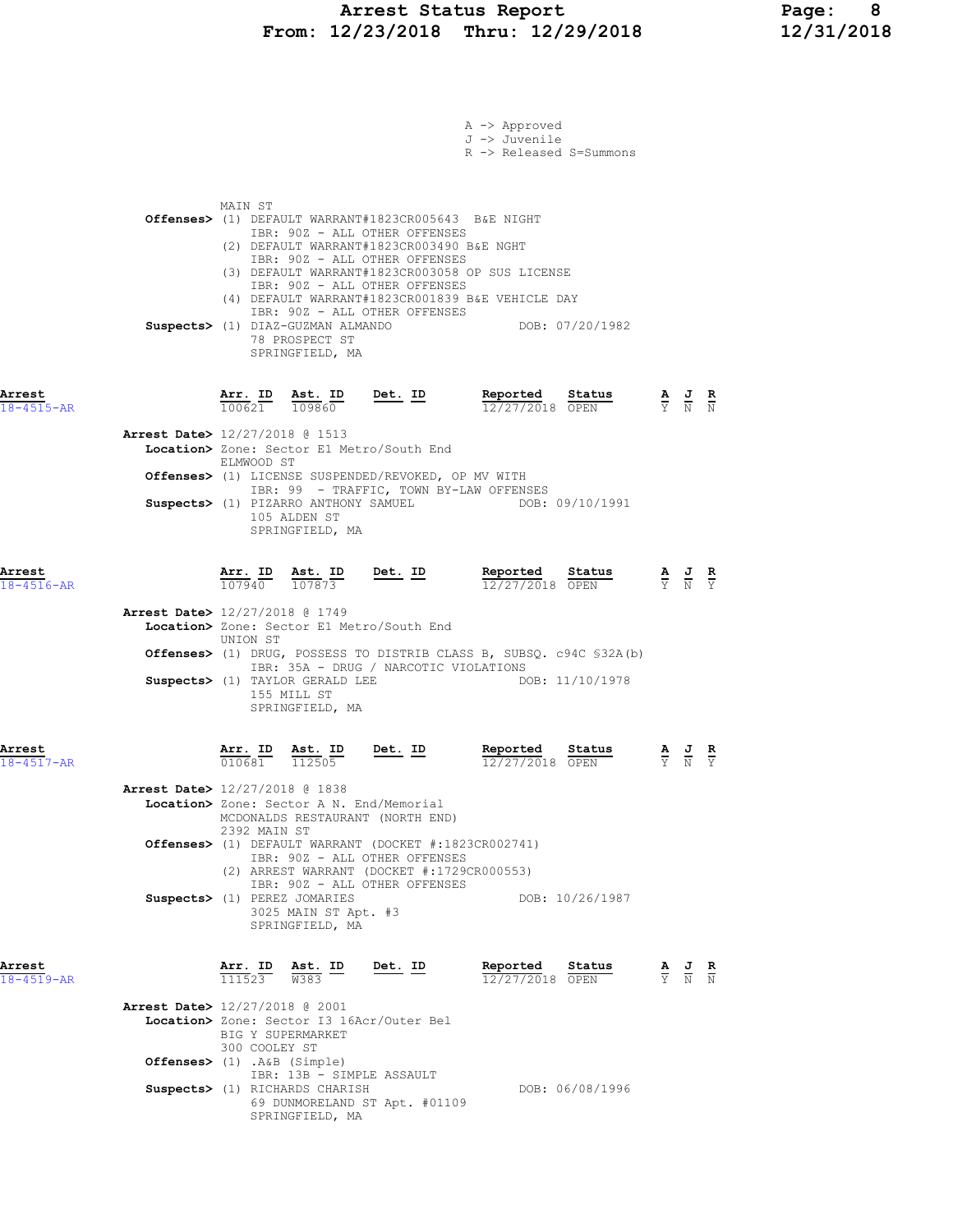## Arrest Status Report Page: 9 From: 12/23/2018 Thru: 12/29/2018

|  | A -> Approved |  |
|--|---------------|--|
|  | J -> Juvenile |  |

R -> Released S=Summons

| Arrest<br>$18 - 4520 - AR$ |                                          |                     | $\frac{\texttt{Arr.}}{\texttt{P971}}$ ID $\frac{\texttt{ Ast.}}{\texttt{T498}}$ ID                                                                                | <u>Det.</u> ID                                                                                                                                                                       | Reported<br>12/27/2018 OPEN                                                                                      | Status          | $\frac{\mathbf{A}}{\mathbf{Y}}$ $\frac{\mathbf{J}}{\mathbf{N}}$ $\frac{\mathbf{R}}{\mathbf{Y}}$ |                                                                                                 |  |
|----------------------------|------------------------------------------|---------------------|-------------------------------------------------------------------------------------------------------------------------------------------------------------------|--------------------------------------------------------------------------------------------------------------------------------------------------------------------------------------|------------------------------------------------------------------------------------------------------------------|-----------------|-------------------------------------------------------------------------------------------------|-------------------------------------------------------------------------------------------------|--|
|                            | <b>Arrest Date&gt;</b> 12/27/2018 @ 2059 |                     | Location> Zone: Sector H1 Forest Park<br>82 FORT PLEASANT AVE                                                                                                     | Offenses> (1) DEFAULT WARRANT #0941CR002246<br>IBR: 90Z - ALL OTHER OFFENSES<br>(2) DEFAULT WARRANT 1723CR005000<br>IBR: 90Z - ALL OTHER OFFENSES<br>(3) ARREST WARRANT 1323CR007736 |                                                                                                                  |                 |                                                                                                 |                                                                                                 |  |
|                            |                                          |                     | Suspects> (1) HICKS DAMIAN LELAND<br>87 HIGHLAND AVE<br>WESTFIELD, MA 01085                                                                                       | IBR: 90Z - ALL OTHER OFFENSES                                                                                                                                                        |                                                                                                                  | DOB: 05/29/1978 |                                                                                                 |                                                                                                 |  |
| Arrest<br>$18 - 4522 - AR$ |                                          | $Arr.$ ID<br>112468 | Ast. ID<br>101483                                                                                                                                                 | $Det. ID$                                                                                                                                                                            | Reported<br>12/28/2018 OPEN                                                                                      | Status          |                                                                                                 | $\frac{\mathbf{A}}{\mathbf{Y}}$ $\frac{\mathbf{J}}{\mathbf{N}}$ $\frac{\mathbf{R}}{\mathbf{Y}}$ |  |
|                            | Arrest Date> 12/28/2018 @ 1742           | STATE ST            | Location> Zone: Sector F1 McKnight/Bay                                                                                                                            |                                                                                                                                                                                      |                                                                                                                  |                 |                                                                                                 |                                                                                                 |  |
|                            |                                          |                     |                                                                                                                                                                   | <b>Offenses&gt;</b> (1) UNLICENSED OPERATION OF MV                                                                                                                                   | IBR: 99 - TRAFFIC, TOWN BY-LAW OFFENSES                                                                          |                 |                                                                                                 |                                                                                                 |  |
|                            |                                          |                     | Suspects> (1) JOHNSON DAQUAN A<br>54 ALSACE ST                                                                                                                    | SPRINGFIELD, MA 01109-2205                                                                                                                                                           |                                                                                                                  | DOB: 12/07/1995 |                                                                                                 |                                                                                                 |  |
| Arrest<br>$18 - 4523 - AR$ |                                          | 109241              | 102820                                                                                                                                                            | Arr. ID Ast. ID Det. ID                                                                                                                                                              | Reported Status<br>12/28/2018 OPEN                                                                               |                 |                                                                                                 | $\frac{\mathbf{A}}{\mathbf{Y}}$ $\frac{\mathbf{J}}{\mathbf{N}}$ $\frac{\mathbf{R}}{\mathbf{Y}}$ |  |
|                            | Arrest Date> 12/28/2018 @ 1802           |                     |                                                                                                                                                                   | Location> Zone: Sector H2 Forest Park/EFP                                                                                                                                            |                                                                                                                  |                 |                                                                                                 |                                                                                                 |  |
|                            | <b>Offenses&gt;</b> (1) TRESPASS         |                     | 61 JOHNSON ST Apt. #2LEFT<br>(2) RESIST ARREST<br>IBR: 13B - SIMPLE ASSAULT<br>(3) A&B ON POLICE OFFICER<br>IBR: 13B - SIMPLE ASSAULT                             | IBR: 90J - TRESPASS OF REAL PROPERTY                                                                                                                                                 |                                                                                                                  |                 |                                                                                                 |                                                                                                 |  |
|                            |                                          |                     | (4) A&B ON POLICE OFFICER<br>IBR: 13B - SIMPLE ASSAULT<br>(6) A&B ON POLICE OFFICER<br>IBR: 13B - SIMPLE ASSAULT<br>(7) A&B ON POLICE OFFICER                     | (5) B&E BUILDING NIGHTTIME FOR FELONY                                                                                                                                                | IBR: 220 - BURGLARY / BREAKING AND ENTERI                                                                        |                 |                                                                                                 |                                                                                                 |  |
|                            |                                          |                     | IBR: 13B - SIMPLE ASSAULT<br>(8) THREAT TO COMMIT CRIME<br>IBR: 13C - INTIMIDATION<br>Suspects> (1) ALLENDE JOSE ROBERT<br>***UNKNOWN***<br>SPRINGFIELD, MA 01107 |                                                                                                                                                                                      |                                                                                                                  | DOB: 05/20/1987 |                                                                                                 |                                                                                                 |  |
| Arrest<br>$18 - 4524 - AR$ |                                          | Arr. ID<br>103391   | Ast. ID                                                                                                                                                           | Det. ID                                                                                                                                                                              | Reported<br>12/28/2018 OPEN                                                                                      | Status          |                                                                                                 | $\frac{\mathbf{A}}{\mathbf{Y}}$ $\frac{\mathbf{J}}{\mathbf{N}}$ $\frac{\mathbf{R}}{\mathbf{N}}$ |  |
|                            | Arrest Date> 12/28/2018 @ 1901           |                     | SOUTH BRANCH PKWY                                                                                                                                                 | Location> Zone: Sector H2 Forest Park/EFP                                                                                                                                            |                                                                                                                  |                 |                                                                                                 |                                                                                                 |  |
|                            |                                          |                     |                                                                                                                                                                   | (2) LICENSE SUSPENDED, OP MV WITH                                                                                                                                                    | <b>Offenses&gt;</b> (1) SPEEDING RATE OF SPEED EXCEEDING POSTED LIMIT<br>IBR: 99 - TRAFFIC, TOWN BY-LAW OFFENSES |                 |                                                                                                 |                                                                                                 |  |

 IBR: 99 - TRAFFIC, TOWN BY-LAW OFFENSES (3) DEFAULT WARRANT ASSAULT IBR: 90Z - ALL OTHER OFFENSES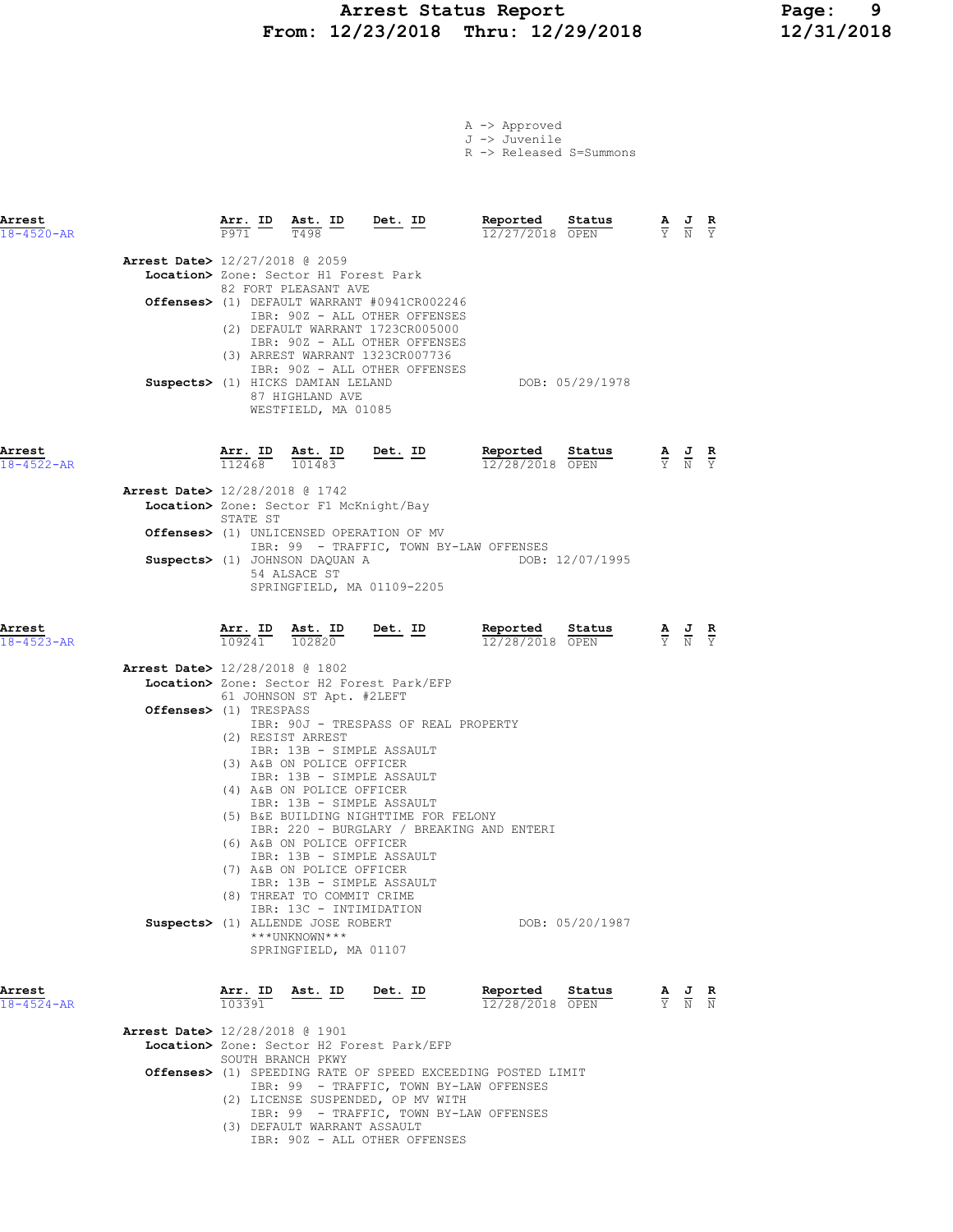# Arrest Status Report 10<br>12/23/2018 Thru: 12/29/2018 12/31/2018 From: 12/23/2018 Thru: 12/29/2018

|                            | A -> Approved<br>J -> Juvenile<br>R -> Released S=Summons                                                                                                                                                                                                                                                                                                    |                                                                                                 |
|----------------------------|--------------------------------------------------------------------------------------------------------------------------------------------------------------------------------------------------------------------------------------------------------------------------------------------------------------------------------------------------------------|-------------------------------------------------------------------------------------------------|
|                            | DOB: 02/24/1982<br>Suspects> (1) MCELYA BRANDON O<br>156 MAPLE ST Apt. #B<br>SPRINGFIELD, MA 01109-3423                                                                                                                                                                                                                                                      |                                                                                                 |
| Arrest<br>$18 - 4527 - AR$ | Arr. ID Ast. ID Det. ID<br>Reported Status<br>110490<br>12/28/2018 OPEN                                                                                                                                                                                                                                                                                      | $\frac{\mathbf{A}}{\mathbf{Y}}$ $\frac{\mathbf{J}}{\mathbf{N}}$ $\frac{\mathbf{R}}{\mathbf{Y}}$ |
|                            | <b>Arrest Date&gt;</b> 12/28/2018 @ 2032<br>Location> Zone: Sector H3 Forest Park/EFP                                                                                                                                                                                                                                                                        |                                                                                                 |
|                            | 1225 ALLEN ST<br>Offenses> (1) ARREST WARRANT                                                                                                                                                                                                                                                                                                                |                                                                                                 |
|                            | IBR: 90Z - ALL OTHER OFFENSES<br>(2) UNINSURED MOTOR VEHICLE<br>IBR: 99 - TRAFFIC, TOWN BY-LAW OFFENSES<br>(3) UNREGISTERED MOTOR VEHICLE<br>IBR: 99 - TRAFFIC, TOWN BY-LAW OFFENSES                                                                                                                                                                         |                                                                                                 |
|                            | (4) UNLICENSED OPERATION OF MV<br>IBR: 99 - TRAFFIC, TOWN BY-LAW OFFENSES<br>(5) NUMBER PLATE VIOLATION TO CONCEAL ID                                                                                                                                                                                                                                        |                                                                                                 |
|                            | IBR: 99 - TRAFFIC, TOWN BY-LAW OFFENSES<br>Suspects> (1) ESPINOZA EDITH<br>DOB: 09/21/1977<br>34 SMITH ST<br>SPRINGFIELD, MA 01105                                                                                                                                                                                                                           |                                                                                                 |
| Arrest<br>$18 - 4529 - AR$ | Reported Status<br>$\frac{\texttt{Arr. ID}}{112501}$ $\frac{\texttt{ Ast. ID}}{112448}$ $\frac{\texttt{Det. ID}}{12448}$<br>12/29/2018 OPEN                                                                                                                                                                                                                  | $\frac{\mathbf{A}}{\mathbf{Y}}$ $\frac{\mathbf{J}}{\mathbf{N}}$ $\frac{\mathbf{R}}{\mathbf{Y}}$ |
|                            | Arrest Date> 12/29/2018 @ 0117                                                                                                                                                                                                                                                                                                                               |                                                                                                 |
|                            | Location> Zone: Sector A N. End/Memorial<br>24 MASSASOIT PL<br>Offenses> (1) ARREST WARRANT<br>IBR: 90Z - ALL OTHER OFFENSES                                                                                                                                                                                                                                 |                                                                                                 |
|                            | (2) DEFAULT WARRANT<br>IBR: 90Z - ALL OTHER OFFENSES<br>(3) ARREST WARRANT<br>IBR: 90Z - ALL OTHER OFFENSES<br>(4) LICENSE REVOKED AS HTO, OPERATE MV WITH<br>IBR: 99 - TRAFFIC, TOWN BY-LAW OFFENSES<br>(5) STOP/YIELD, FAIL TO<br>IBR: 99 - TRAFFIC, TOWN BY-LAW OFFENSES<br>Suspects> (1) WALTERS LAPHERIS ANDRE DOB: 07/18/1978<br>89 WALNUT ST Apt. #3A |                                                                                                 |
| Arrest<br>$18 - 4531 - AR$ | SPRINGFIELD, MA 01104<br>$\frac{\texttt{Arr.}}{107924}$ Ast. ID Det. ID<br>Reported<br>Status<br>12/29/2018 OPEN                                                                                                                                                                                                                                             | $\frac{\mathbf{A}}{\mathbf{Y}}$ $\frac{\mathbf{J}}{\mathbf{N}}$ $\frac{\mathbf{R}}{\mathbf{Y}}$ |
|                            | Arrest Date> 12/29/2018 @ 0331<br>Location> Zone: Sector H1 Forest Park                                                                                                                                                                                                                                                                                      |                                                                                                 |
|                            | 116 GARFIELD ST<br>Offenses> (1) B&E VEHICLE/BOAT NIGHTTIME FOR FELONY                                                                                                                                                                                                                                                                                       |                                                                                                 |
|                            | IBR: 23F - THEFT FROM MOTOR VEHICLE<br>(2) CREDIT CARD, RECEIVE STOLEN c266 \$37B(b)<br>IBR: 26A - FALSE PRETENSES / SWINDLE / CO<br>(3) CREDIT CARD, RECEIVE LOST c266 \$37B(c)<br>IBR: 26A - FALSE PRETENSES / SWINDLE / CO<br>(4) CREDIT CARD, RECEIVE LOST c266 \$37B(c)<br>IBR: 26A - FALSE PRETENSES / SWINDLE / CO                                    |                                                                                                 |

| Arrest           | Arr. ID Ast. ID | Det. ID | Reported        | Status | AJR   |  |
|------------------|-----------------|---------|-----------------|--------|-------|--|
| $18 - 4534 - AR$ | 106033 104281   |         | 12/29/2018 OPEN |        | Y N Y |  |

SPRINGFIELD, MA 01108

Arrest Date> 12/29/2018 @ 0520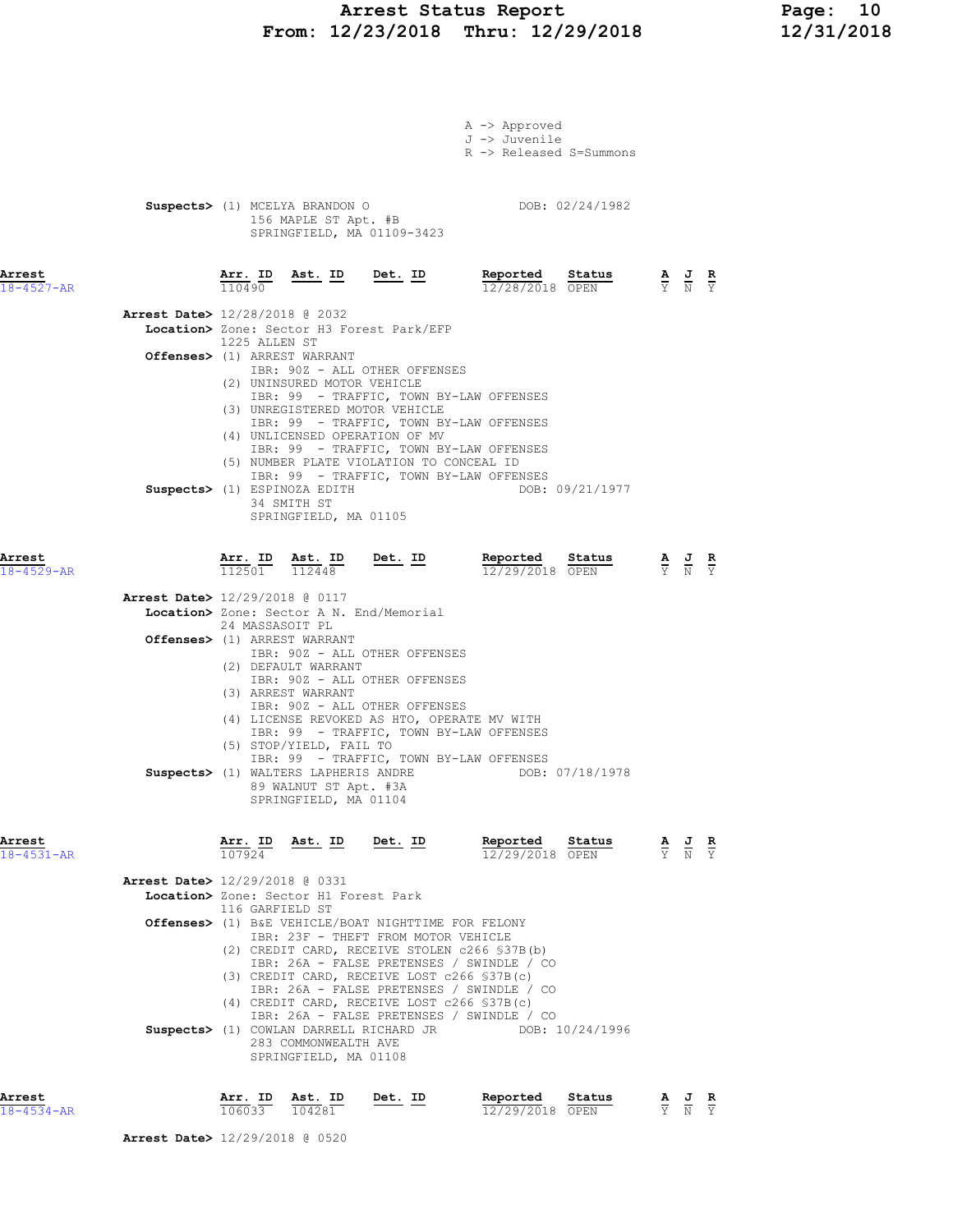|                                          |              |                                                               |                                                                                            | A -> Approved                                                                           |                 |                                                                                                 |  |
|------------------------------------------|--------------|---------------------------------------------------------------|--------------------------------------------------------------------------------------------|-----------------------------------------------------------------------------------------|-----------------|-------------------------------------------------------------------------------------------------|--|
|                                          |              |                                                               |                                                                                            | J -> Juvenile<br>R -> Released S=Summons                                                |                 |                                                                                                 |  |
|                                          |              |                                                               |                                                                                            |                                                                                         |                 |                                                                                                 |  |
|                                          |              |                                                               |                                                                                            |                                                                                         |                 |                                                                                                 |  |
|                                          | 725 ALLEN ST |                                                               | Location> Zone: Sector H2 Forest Park/EFP                                                  |                                                                                         |                 |                                                                                                 |  |
|                                          |              |                                                               | Offenses> (1) B&E VEHICLE/BOAT NIGHTTIME FOR FELONY<br>IBR: 23F - THEFT FROM MOTOR VEHICLE |                                                                                         |                 |                                                                                                 |  |
|                                          |              |                                                               | (2) B&E VEHICLE/BOAT NIGHTTIME FOR FELONY                                                  |                                                                                         |                 |                                                                                                 |  |
|                                          |              |                                                               | IBR: 23F - THEFT FROM MOTOR VEHICLE<br>(3) B&E VEHICLE/BOAT NIGHTTIME FOR FELONY           |                                                                                         |                 |                                                                                                 |  |
|                                          |              |                                                               | IBR: 23F - THEFT FROM MOTOR VEHICLE<br>(4) B&E VEHICLE/BOAT NIGHTTIME FOR FELONY           |                                                                                         |                 |                                                                                                 |  |
|                                          |              |                                                               | IBR: 23F - THEFT FROM MOTOR VEHICLE                                                        |                                                                                         |                 |                                                                                                 |  |
|                                          |              | Suspects> (1) RODRIGUEZ JOSHUA<br>18 BROOKLINE AVE            |                                                                                            |                                                                                         | DOB: 02/06/1978 |                                                                                                 |  |
|                                          |              | SPRINGFIELD, MA                                               |                                                                                            |                                                                                         |                 |                                                                                                 |  |
|                                          |              |                                                               |                                                                                            |                                                                                         |                 |                                                                                                 |  |
| Arrest<br>$18 - 4535 - AR$               |              | $\frac{\texttt{Arr.}}{112504}$ $\frac{\texttt{Ast.}}{111404}$ | <u>Det. ID</u>                                                                             | Reported<br>12/29/2018 OPEN                                                             | Status          | $\frac{\mathbf{A}}{\mathbf{Y}}$ $\frac{\mathbf{J}}{\mathbf{N}}$ $\frac{\mathbf{R}}{\mathbf{Y}}$ |  |
| Arrest Date> 12/29/2018 @ 0600           |              |                                                               |                                                                                            |                                                                                         |                 |                                                                                                 |  |
|                                          |              |                                                               | Location> Zone: Sector E1 Metro/South End                                                  |                                                                                         |                 |                                                                                                 |  |
|                                          |              | MAIN ST Apt. #B10                                             | Offenses> (1) DEFAULT WARRANT-DOCKET#1823CR001084                                          |                                                                                         |                 |                                                                                                 |  |
|                                          |              |                                                               | IBR: 90Z - ALL OTHER OFFENSES                                                              |                                                                                         |                 |                                                                                                 |  |
|                                          |              |                                                               | (2) DEFAULT WARRANT-DOCKET#1823CR008990<br>IBR: 90Z - ALL OTHER OFFENSES                   |                                                                                         |                 |                                                                                                 |  |
|                                          |              |                                                               | IBR: 520 - WEAPON LAW VIOLATIONS                                                           | (3) DANGEROUS WEAPON, CARRY WITH HAVING ACTIVE WARRANT                                  |                 |                                                                                                 |  |
|                                          |              | Suspects> (1) CARTMILL DAMON JOSEPH<br>***UNKNOWN***          |                                                                                            | DOB: 06/19/1976                                                                         |                 |                                                                                                 |  |
|                                          |              | SPRINGFIELD, MA                                               |                                                                                            |                                                                                         |                 |                                                                                                 |  |
|                                          |              |                                                               |                                                                                            |                                                                                         |                 |                                                                                                 |  |
| Arrest<br>$18 - 4539 - AR$               |              |                                                               | $\frac{\texttt{Arr. ID}}{51390}$ $\frac{\texttt{ Ast. ID}}{106103}$ Det. ID                | Reported Status<br>12/29/2018 OPEN                                                      |                 | $\frac{\mathbf{A}}{\mathbf{Y}}$ $\frac{\mathbf{J}}{\mathbf{N}}$ $\frac{\mathbf{R}}{\mathbf{N}}$ |  |
|                                          |              |                                                               |                                                                                            |                                                                                         |                 |                                                                                                 |  |
| Arrest Date> 12/29/2018 @ 1825           |              |                                                               | Location> Zone: Sector C East Springfield                                                  |                                                                                         |                 |                                                                                                 |  |
|                                          |              | SMITH & WESSON CORP                                           |                                                                                            |                                                                                         |                 |                                                                                                 |  |
|                                          |              | 2100 ROOSEVELT AVE                                            | <b>Offenses&gt;</b> (1) DEFAULT WARRANT(DOC#1823CR008868)                                  |                                                                                         |                 |                                                                                                 |  |
|                                          |              |                                                               | IBR: 90Z - ALL OTHER OFFENSES<br>(2) DEFAULT WARRANT (DOC#1379CR00692)                     |                                                                                         |                 |                                                                                                 |  |
|                                          |              |                                                               | IBR: 90Z - ALL OTHER OFFENSES                                                              |                                                                                         |                 |                                                                                                 |  |
|                                          |              | Suspects> (1) BYNUM KENNY LEE<br>397 MAPLE ST Apt. #3         |                                                                                            |                                                                                         | DOB: 10/16/1993 |                                                                                                 |  |
|                                          |              | HOLYOKE, MA 01040                                             |                                                                                            |                                                                                         |                 |                                                                                                 |  |
|                                          |              |                                                               |                                                                                            |                                                                                         |                 |                                                                                                 |  |
| Arrest<br>$18 - 4540 - AR$               |              | $\frac{\texttt{Arr.}}{107742}$ $\frac{\texttt{Ab.}}{107783}$  | <u>Det. ID</u>                                                                             | Reported Status<br>12/29/2018 OPEN                                                      |                 | $\frac{\mathbf{A}}{\mathbf{Y}}$ $\frac{\mathbf{J}}{\mathbf{N}}$ $\frac{\mathbf{R}}{\mathbf{Y}}$ |  |
| <b>Arrest Date&gt;</b> 12/29/2018 @ 1848 |              |                                                               |                                                                                            |                                                                                         |                 |                                                                                                 |  |
|                                          |              |                                                               | Location> Zone: Sector A N. End/Memorial                                                   |                                                                                         |                 |                                                                                                 |  |
|                                          | AVOCADO ST   | Offenses> (1) LIGHTS VIOLATION, MV                            |                                                                                            |                                                                                         |                 |                                                                                                 |  |
|                                          |              | (2) NUMBER PLATE MISSING                                      |                                                                                            | IBR: 99 - TRAFFIC, TOWN BY-LAW OFFENSES                                                 |                 |                                                                                                 |  |
|                                          |              |                                                               |                                                                                            | IBR: 99 - TRAFFIC, TOWN BY-LAW OFFENSES                                                 |                 |                                                                                                 |  |
|                                          |              |                                                               |                                                                                            | (3) LICENSE SUSPENDED, OP MV WITH, SUBSQ.OFF<br>IBR: 99 - TRAFFIC, TOWN BY-LAW OFFENSES |                 |                                                                                                 |  |
|                                          |              |                                                               | (4) DRUG, POSSESS TO DISTRIB CLASS D<br>IBR: 35A - DRUG / NARCOTIC VIOLATIONS              |                                                                                         |                 |                                                                                                 |  |
|                                          |              |                                                               | (5) FIREARM, CARRY WITHOUT LICENSE                                                         |                                                                                         |                 |                                                                                                 |  |
|                                          |              |                                                               | IBR: 520 - WEAPON LAW VIOLATIONS<br>(6) POSSESSION AMMO W/O ID (MACE + AMMO)               |                                                                                         |                 |                                                                                                 |  |
|                                          |              |                                                               | IBR: 90Z - ALL OTHER OFFENSES                                                              | (7) FIREARM W/DEFACED NO., POSSESS IN FELONY                                            |                 |                                                                                                 |  |
|                                          |              |                                                               | IBR: 520 - WEAPON LAW VIOLATIONS                                                           |                                                                                         |                 |                                                                                                 |  |
|                                          |              |                                                               | (8) NAME/ADDRESS CHANGE, FL NOTIFY RMV OF                                                  | IBR: 99 - TRAFFIC, TOWN BY-LAW OFFENSES                                                 |                 |                                                                                                 |  |
|                                          |              |                                                               |                                                                                            |                                                                                         |                 |                                                                                                 |  |